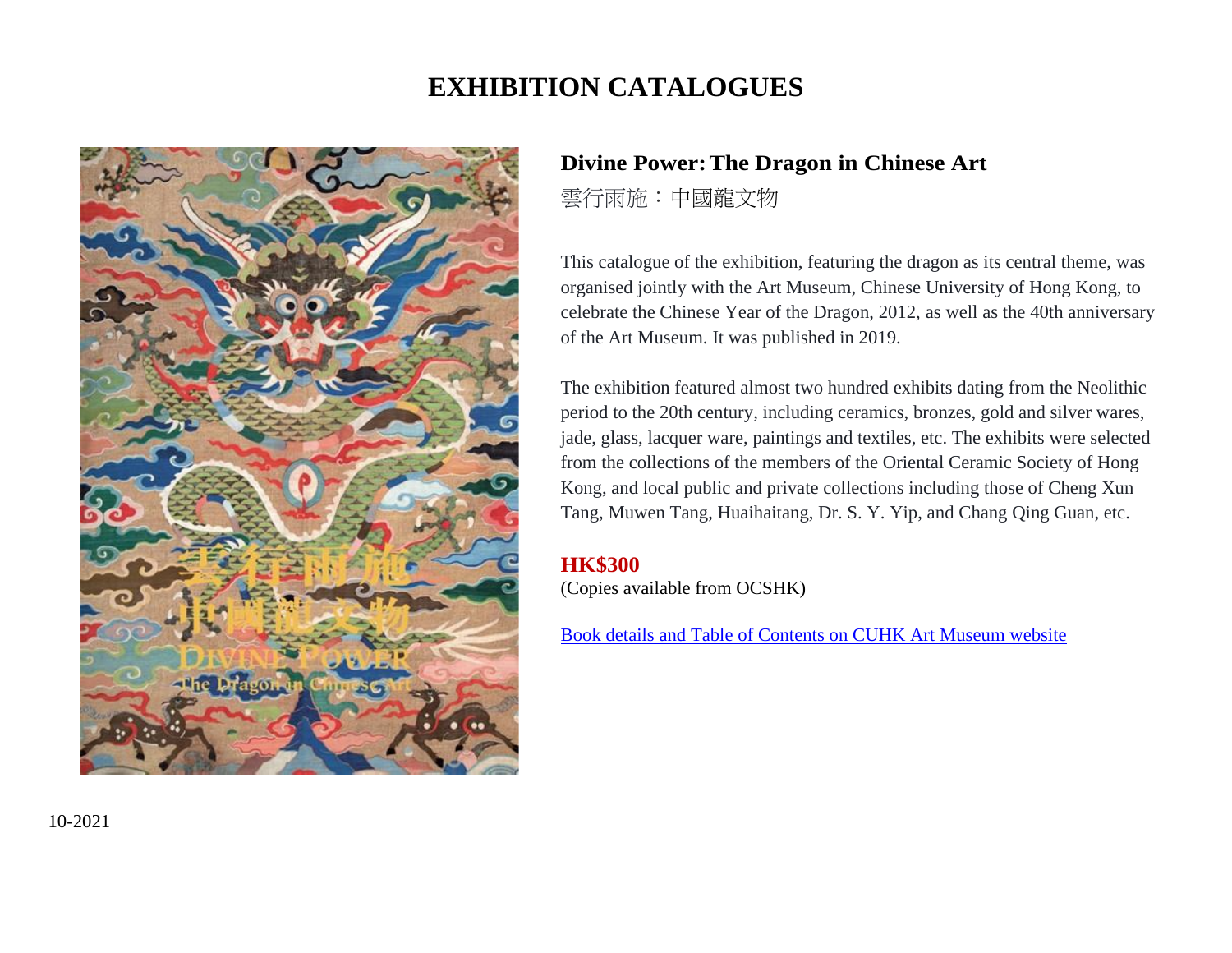# **COLLECTORS, CURATORS, CONNOISSEURS:**

A Century of the Oriental Ceramic Society 1921-2021

Edited by Sarah Wong and<br>Stacey Pierson

**ORLENTAL** CERAMIC

### **Collectors, Curators, Connoisseurs A Century of the Oriental Ceramic Society 1921-2021**

This is the catalogue accompanying the centenary exhibition of the Oriental Ceramic Society in London in 2021. It is fully illustrated and edited by Sarah Wong and Stacey Pierson, with both English and Chinese captions. The 336-page hardback catalogue includes four specially commissioned essays and new unpublished material about the Society's history.

### **HK\$1,100**

(10% discount for OCSHK members)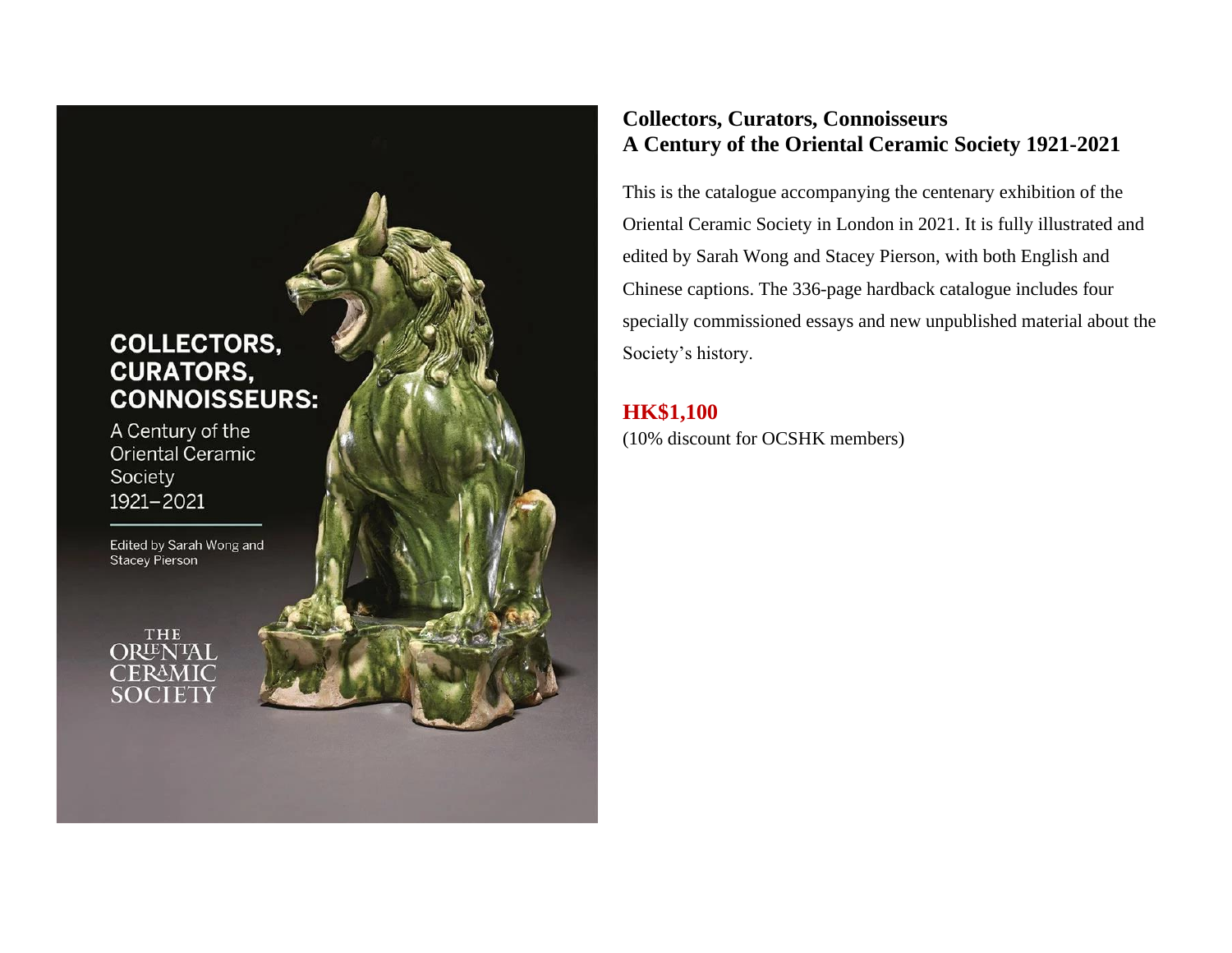

### **China without Dragons**

# 龍隱:東方陶瓷學會會員稀珍藏品展

This fully illustrated and researched catalogue commemorates an exhibition of over 200 pieces of Chinese and related ceramics collected within the members of the Oriental Ceramic Society of London in 2016. It was edited by Regina Krahl and published in 2018.

The selection in the catalogue spans the complete range from Neolithic to contemporary ceramics, from minor kilns in many different regions to the major kilns working for the court, and from pieces of academic interest to world-famous masterpieces. It privileges unusual and rarely seen artifacts and avoids well known, repetitive designs such as that of the dragon, which is so firmly identified with China that it has become a cliche of Chinese art. It also aims to demonstrate the vast variety of wares and the inventiveness of Asian potters well beyond the classic confines.

Text in English and Chinese.

### **HK\$950**

(10% discount for OCSHK members)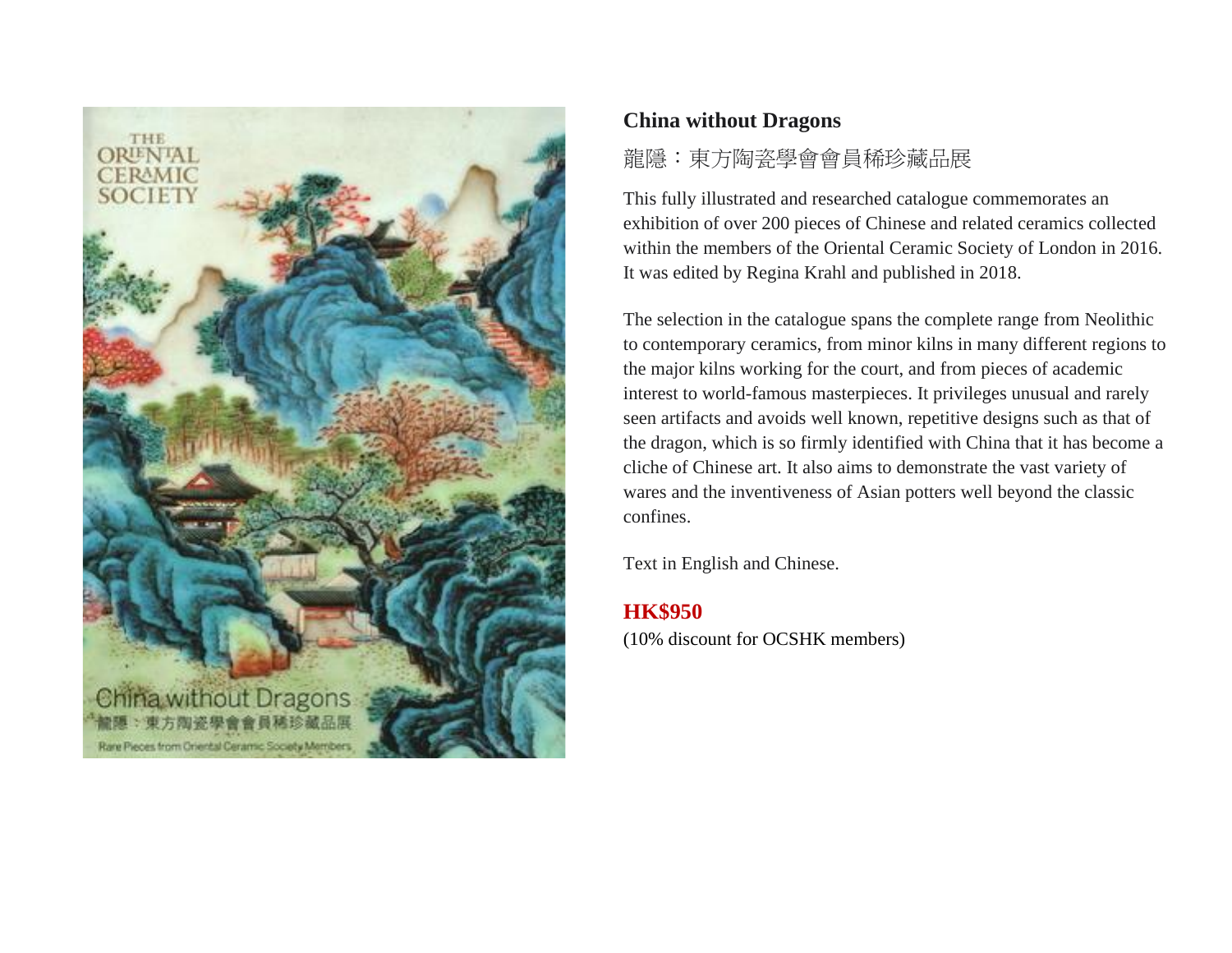Arts from the Scholar's Studio



## **Arts from the Scholar's Studio**

# 文玩萃珍:中國文物的絕對境界

Originally published in 1986, "Arts from the Scholar's Studio" has long been out-of-print. It remains a standard reference text for scholars and collectors and has been reprinted in this limited edition.

The catalogue of an exhibition jointly presented by the Oriental Ceramic Society of Hong Kong and the Fung Ping Shan Museum, University of Hong Kong held from 24 October to 13 December 1986. The exhibition illustrated the life of the Chinese scholar as seen through their arts, and, through the medium of certain objects, to demonstrate their attitude to life and connoisseurship. The book includes an introductory essay and descriptive captions of 277 exhibits by Gerard Tsang and Hugh Moss.

Bilingual English / Chinese. Limited and numbered edition of 1,500 copies.

# **HK\$1,080**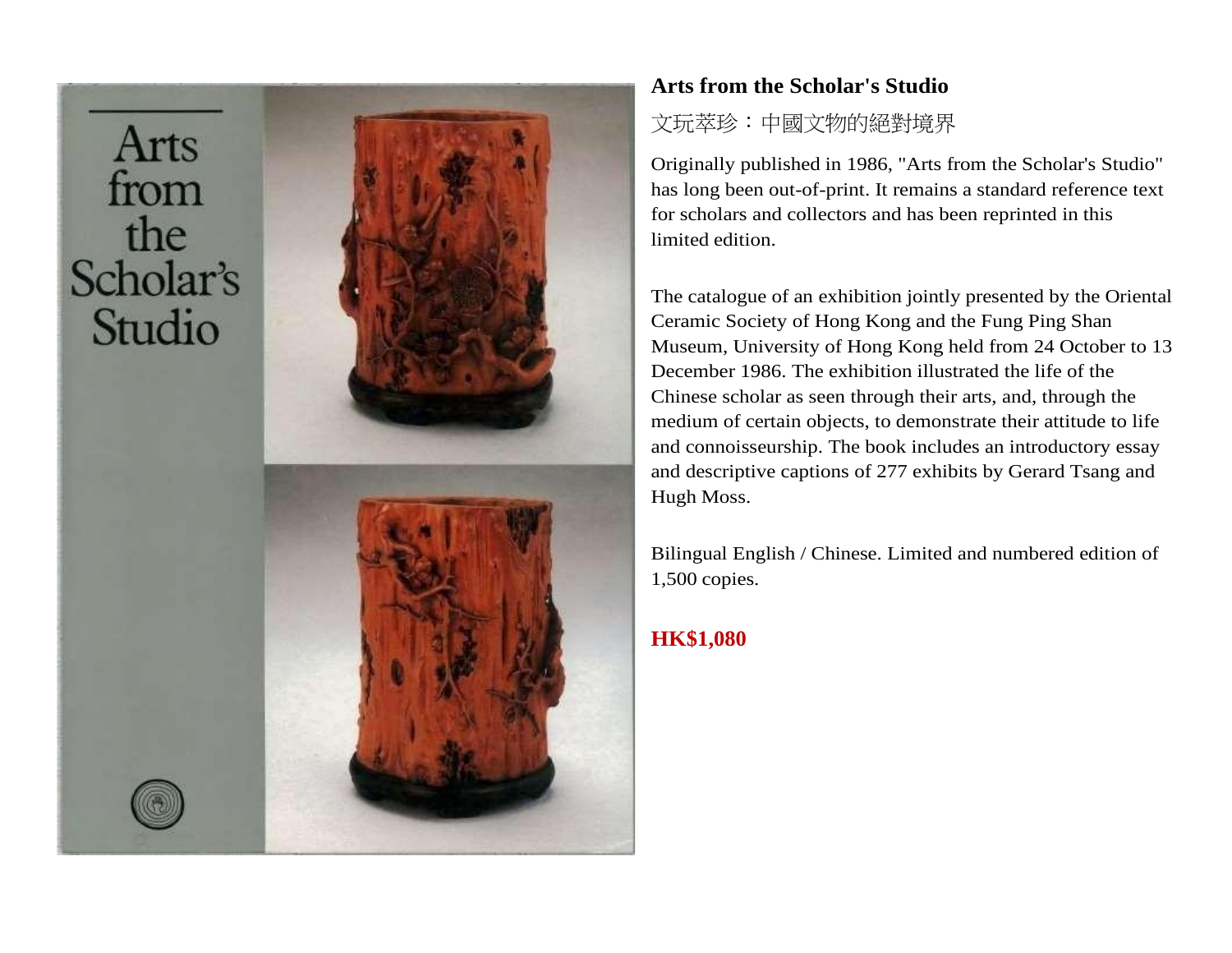

懷海堂藏期代中晚期官宴瓷器 IMPERIAL PORCELAIN OF THE MID TO LATE MING THE HUATHATTANG COLLECTION

## **EnlighteningElegance:ImperialPorcelainoftheMidtoLate Ming, The Huaihaitang Collection**

### 機暇明道:懷海堂藏明代中晚期官窯瓷器

The catalogue of an exhibition presenting Mr. Anthony K. W. Cheung's Huaihaitang Collection of mid to late Ming imperial porcelain from the Zhengtong to Wanli reigns (1436-1620), particularly those of the Zhengde (1506-1521), Jiajing (1522-1566) and Wanli (1573-1620) reigns published by the Art Museum of the Chinese University of Hong Kong. The focus includes Zhengde imperial wares with Arabic inscriptions and designs of Muslim origin, the Jiajing emperor's passion for Daoist emblems and themes, and also the popular Buddhist and Daoist motifs and designs of the Wanli era.

In addition are four scholarly essays written by Weng Yu-Wen, Jin Liyan, Maggie C. K. Wan and Wang Guangyao. Catalogue entries are contributed by Weng Yu-wen, Maggie C.K. Wan, Wang Guanyu, Huang Qinghua and Patrick Kwok. All the exhibits are fully illustrated with colour plates, with bilingual text in Chinese and English, and abstracts of the essays in Japanese.

**HK\$640** (Copies available from OCSHK)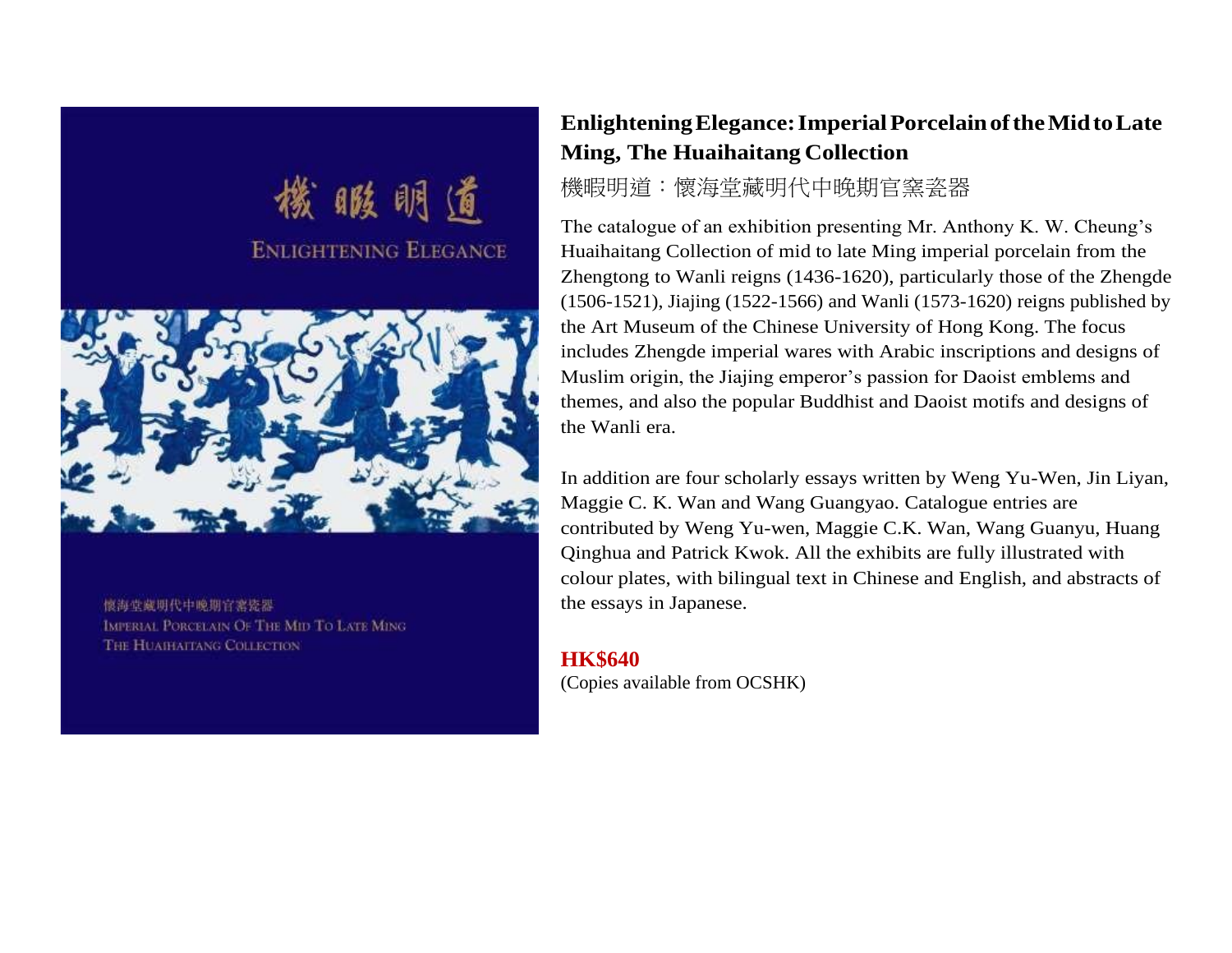

# **EtherealElegance:PorcelainVasesoftheImperial Qing, The Huaihaitang Collection**

# 機暇清賞:懷海堂藏清代御窯瓷瓶

This 2007-2008 exhibition catalogue (inChinese and English), published by the Art Museum of The Chinese University of Hong Kong, showcases a total of 143 pieces of imperial porcelain vases of the Qing dynasty, selected from the Huaihaitang Collection of Mr. Anthony K. W.Cheung. Ceramics from the Imperial Porcelain Factory at Jingdezhen of the Qing dynasty (1644-1911) have long been admired for their sumptuous decorative style and superb firing techniques. This catalogue features an array of such masterpieces, highlighting the fine craftsmanship and extravagance of the imperial collection.

### **HK\$350**

(Copies available from OCSHK)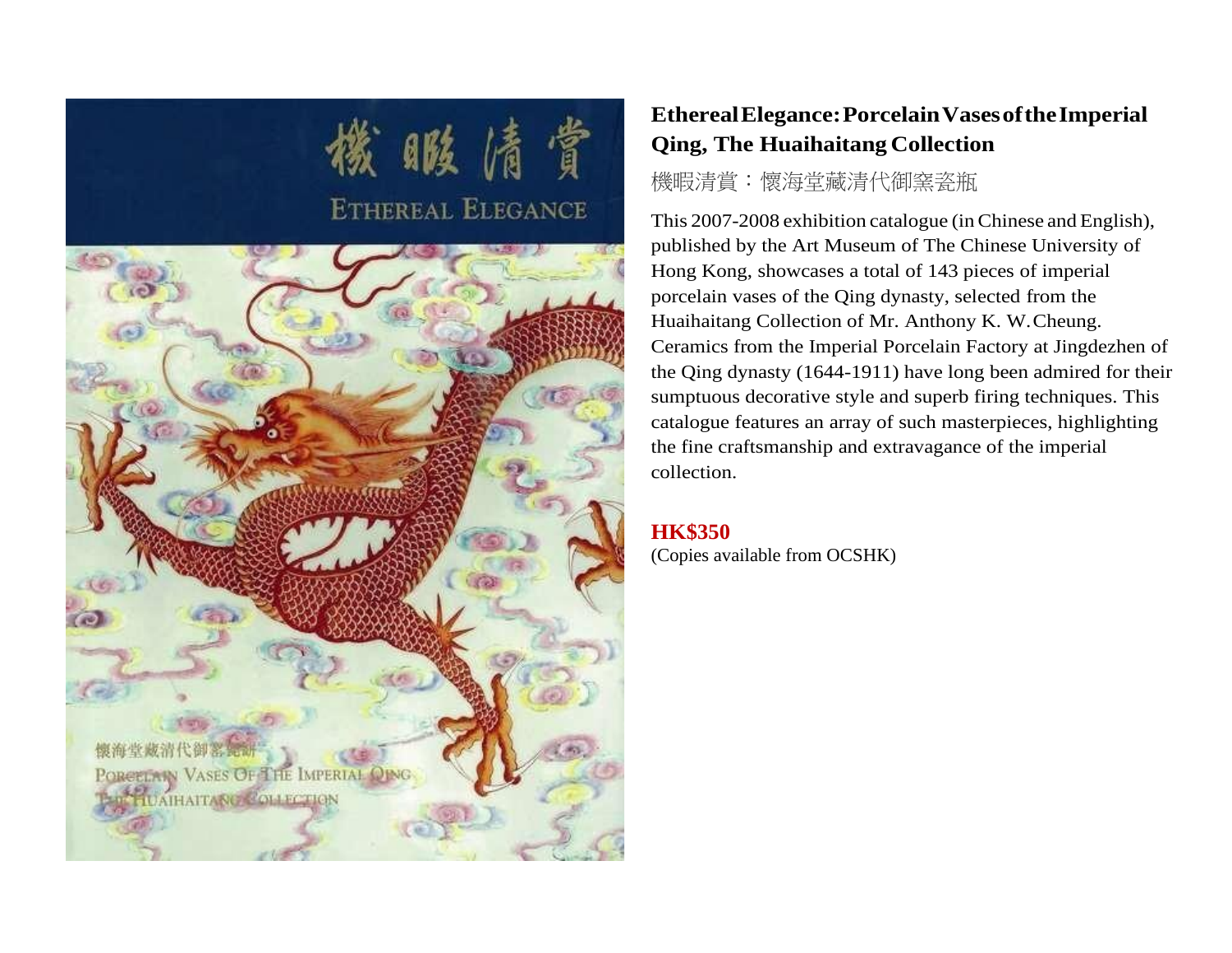

# **OCS PUBLICATIONS SALE**



#### **Art & Imitation in China (2006 Exhibition) HK\$350**

Catalogue of an innovative exhibition at the University Museum and Art Gallery of the University of Hong Kong, curated by Mr. Anthony Lin. Jointly presented by the Oriental Ceramic Society of Hong Kong, 216 exhibits illustrated in the catalogue, address the theme of imitation in Chinese art. Commencing with antiquity and classicism, the exhibition explores three forms of imitation, including archaism, inter-media exchange and trans-cultural influences. Objects presented range from the Neolithic period to the present era, spanning some 5,000 years of China's artistic heritage, and include some of the finest examples of their genre drawn primarily from private collections in the region. The objects also represent a dazzling array of media, from bronze, ceramics and jades, to lacquer, stone sculpture, glass, cloisonné, wood, textile and works on paper and canvas. With essays by George Fan, Mayching Kao, Rosemary E. Scott, Paul Serfaty and Julian Thompson. Essays in Chinese and English captions and descriptions of objects in English.



#### **Burnished Beauty: The Art of Stone in Early S. E. Asia (2001 Exhibition) HK\$150**

This ground-breaking volume presents scholarly essays on topics relevant to the ancient working of jade in Southeast Asia, and includes 150 colour illustrations accompanied by detailed descriptions of ancient southeast Asian lithic art drawn from public and private collections. Artefacts illustrated include material from Vietnam, Indonesia, Thailand, Burma, Laos and aboriginal Taiwan, and span a period from the Neolithic to the early years of the Common Era. The volume concludes with a comprehensive bibliography relevant to the material illustrated.



#### **Passion of Collecting (1999-2000 Exhibition) HK\$150**

Published in conjunction with an innovative exhibition at the University Museum and Art Gallery of the University of Hong Kong in 2000, the essays, interviews and illustrated exhibits explore the motives and personalities engaged in the 'passion of collecting'. The fascinating and diverse group of collections discussed include (but are not limited to) ceramics and snuff bottles, ancient textiles and coins, carvings, paintings and archery implements. Foreword by Yeung Chun-tong; preface by Nancy Ma Thompson; essays on collecting by Michael R. Martin, Anthony Lin, Rosemary E. Scott, Craig Clunas and Julian Thompson; interviews with Hu Shih-chang and an anonymous collector; discussions by 23 collectors accompanied by photographs of their collections. In English with essays in English and Chinese.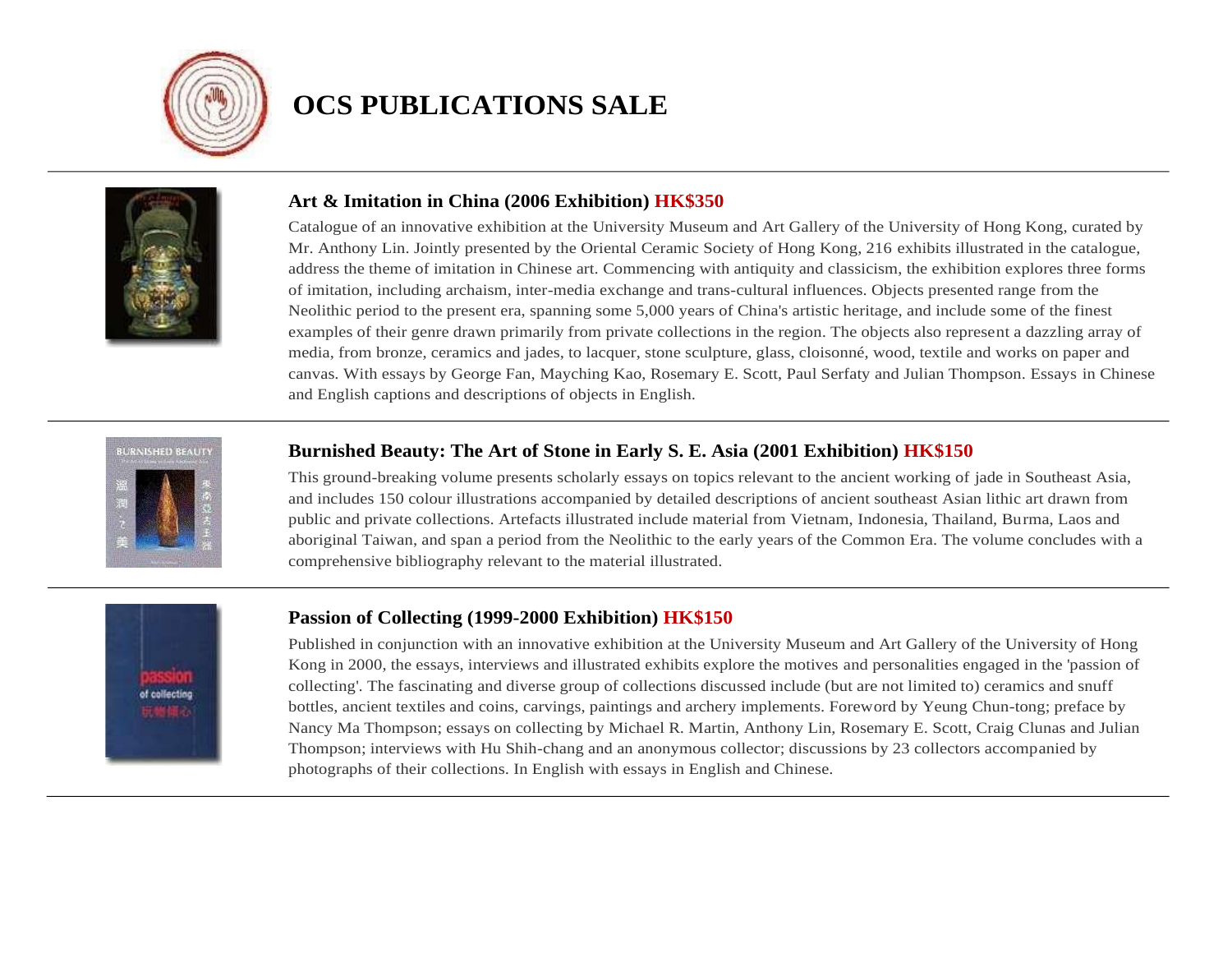

### **Jingdezhen Wares: The Yuan Evolution (1984 Exhibition) HK\$150**

Catalogue of an important exhibition of the Chinese ceramics of the Yuan Dynasty (1279 - 1368 CE). Chinese ceramic technology during this brief period reached an unprecedented level of expertise particularly in underglaze decoration, resulting in some of the most spectacular examples of 'blue and white' porcelain ever made. Simultaneously, cultural influences from the Mongol invaders in China, as well as demands for trade ceramics from the Middle East introduced a wide variety of new forms and expressions to the genre. Introductory essays by Sir John Addis, Mary Tregear, Margaret Medley, Philip Wen-chee Mao, Duncan Macintosh and Adrian Joseph; descriptive captions of 163 exhibits. Bilingual English and Chinese.



#### **Society Bulletin No.15 (2007-2012) HK\$50**

Essays on The Story Behind the British Museum's Spectacular Exhibition on the First Emperor;J. P. Morgan (1873-1913) – An Early American Collector of Chinese Porcelain; From Sitting on Mats to Sitting on Furniture: The Evolution of Chinese Furnishings from the Han and Tang through the Five Dynasties; Blessing from Heaven: Auspicious Design of Sixteenth-Century Official Porcelain Double Gourds; Han Pictorial Art – Categories, Usages and Meanings; Mysterious Creatures, Towering Trees and Lofty Figures in Sacrifice: The Lost Civilization at Sanxingdui, China; A New Look at Old Chinese Baskets; An Archaeological Review of the Jingdezhen Transitional-period Ceramic Industry – Recent Kilnsite Discoveries; Insight in the Study of Porcelain; Ming Ceramics: Connoisseurship and Scholarship; Innovative Design in Belitung Wreck Ceramics; A Taste for China – Eastern and Northern Europe in the late  $17<sup>th</sup>$  and early  $18<sup>th</sup>$  Centuries; Chinese Whispers: Fable and Fact in Early European and Muslim Accounts of the Manufacture of Porcelain



#### **Society Bulletin No.14 (2005-2006) HK\$50**

Essays on Official Wares of the Southern Song; Tibetan Furniture and Chinese Textiles; Sultans, Lamas and the Yongle Emperor; Lustre of Qing Glassi; The Dating of Imperial Kangxi Ceramics; Pleasures of Beijing Fleamarkets: A Note on a Chinese Teapot with Zeng Houyi Inscription; Evolution and Innovation in the Conservation of Asia's Urban Heritage.



#### **Society Bulletin No.13 (2002-2005) HK\$50**

Essays on Daoist arts, Chinese Buddhist textiles, the Silk Road, Qing biscuit ceramic wares, Ming trade ceramics, Chinese monochrome ceramics, dragon iconography in Chinese textiles, Chinese brown and black glazed wares, the Bon religion of Tibet.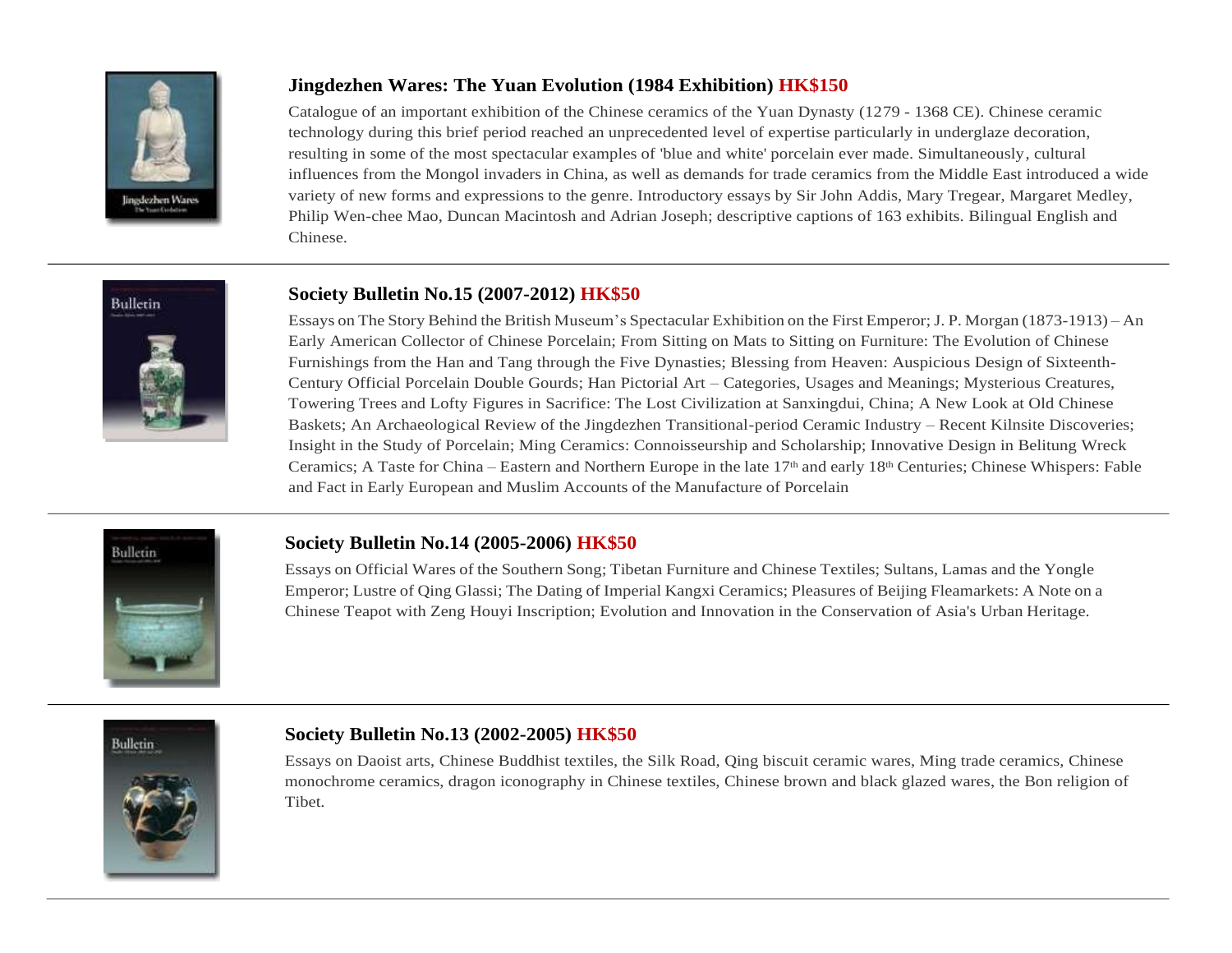

### **Society Bulletin No.12 (1998-2001) HK\$50**

Essays on Vietnamese jades, authentication of later Chinese ceramics, Qing court jewelry, Chinese tea vessels, Ming trade ceramic wares, 20th century Chinese painting.



#### **Society Bulletin No.11 (1994-1997) HK\$50**

Essays on Ming material culture, Qing ceramics, Chinese motifs and rebuses, Chinese furniture, ancient bronze culture of Sanxingdui, Angkor Wat, Sawankalok ceramic wares.



#### **Society Bulletin No.10 (1992-1994) HK\$50**

Essays on Chinese lacquerware, connoisseurship of the Guqin, Chinese ceramics of the Yuan, ceramics of the early Qing, Korean influence on Japanese ceramics, Chinese furniture of the Qing dynasty.



#### **Society Bulletin No. 9 (1988-1992) HK\$50**

Essays on Chinese jades, Vietnamese ceramics, Japanese teaware, Chinese Buddhist sculpture of the 6th century, the Percival David Foundation collection of ceramics, modern collecting.